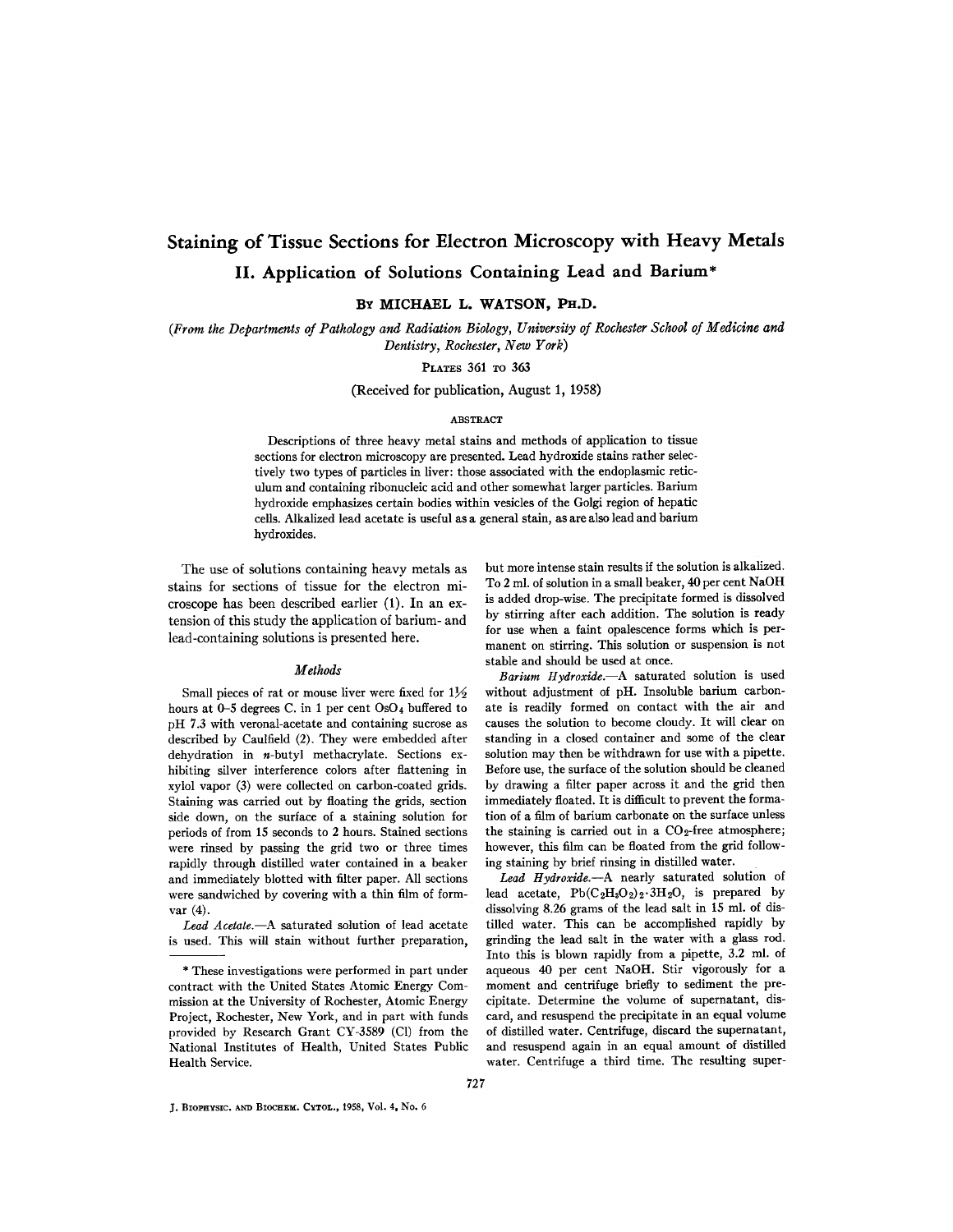natant is the staining solution. This may be stored in a bottle provided with a dropper. A small quantity of precipitate should be included with it to maintain saturation. The staining solution appears to keep well, but should be stored at room temperature and *not* in the cold. This method of preparation results in solutions which appear to be uniform in their staining properties. Lead forms a number of different hydroxides and it is possible by other procedures to prepare solutions of lead hydroxide which do not uniformly stain certain particles in liver cells. Staining is carried out for 1 to 45 minutes, depending on the purpose (see text). The grid is then rinsed in distilled water and blotted dry.

#### RESULTS

All components of cells and tissues including membranes, contents of nuclei, particles containing ribonucleic acid (RNA), miofibrils, collagen, etc., are stained with lead acetate. The present detailed discussion will, however, be confined to liver. In general, most intense staining results when the section is exposed for short periods, *i.e.,*  less than 5 minutes, to the staining solution. Membranes become particularly distinct after lead acetate treatment (Fig. 1), while lipide granules and matrices of various cell organelles are less dense. RNA-eontaining particles are often somewhat emphasized and, while the contents of nuclei are stained, there is little obvious selectivity of one component over another. With periods of staining longer than 10 minutes, ferritin (6) particles begin to disappear.

Sections exposed to barium solutions for less than 1 minute resemble those stained by uranyl (1) although there is less contrast, in part, probably, due to the lower atomic number of barium. As the staining time is increased, one component, the rather diffuse, globular elements within vesicles of the Golgi zone of hepatic cells (9), increases greatly in density so that this material stands out markedly in the section (Fig. 2). Barium also stains the periphery of lipide inclusion bodies intensely, The optimum time of treatment with barium hydroxide is about 5 minutes. As the exposure time increases beyond this, the homogeneity of the cytoplasmic matrix is reduced and a fine network results, indicating extraction and possibly reorganization of matrix fine structure. This is not surprising in view of the high alkalinity, *ca.* pH 13.5, of the solution used.

Lead hydroxide presents a picture rather different from lead acetate. It is a very vigorous stain, particularly for certain irregularly shaped particles

in the hepatic cells (Fig. 3). These are probably the same as particles stained by phosphomolybdic acid which have been suggested as representing deposits of glycogen (1, 5). Lead hydroxide as a stain for these particles has the great advantage over phosphomolybdic acid that the staining appears to be uniform over the entire section, all particles present being intensely stained, not only in a given section, but in sections from different blocks of liver. Lead hydroxide also stains intensely, but rather less uniformly, the RNA-containing particles (Fig. 4). These observations apply particularly for short staining times of 1 or 2 minutes. When sections are exposed for 30 to 40 minutes to the lead solution, more general, very intense staining results (Fig. 5).

#### DISCUSSION

Two of the three heavy metal stains described here, lead and barium hydroxide, exhibit marked affinity for certain cytoplasmic structures. Since the nature of this affinity and the chemical nature of the material preserved in sections is unknown, interpretation of the specificities described and correlation of results in a variety of tissues will have to be treated with caution. Lead hydroxide stains strongly RNA-containing particles in a variety of cells. Whether it has, in this case, an affinity for RNA, ribonucleoprotein or a particular protein is not known. It also stains somewhat larger particles in liver and in embryonic heart muscle, but we have not found such particles in diaphragm of adult rats.

Much of the contrast in electron microscope images arises from variations in mass of the specimen from one point to another. Such variations may be intrinsic in the specimen or, as pointed out by Ornstein (10), may arise due to differential losses of parts of the specimen on exposure to the electron beam. Some of the effects of heavy metal staining are probably due to differential extraction of tissue components during staining and to stabilization of certain components so that they are more resistant to the electron beam than before staining. The very marked increase in density of stained tissue sections, however, suggests that many components have undergone an appreciable increase in mass due to incorporation of heavy metal ions. That such increase in mass can occur in biological materials has been shown from densitometric measurements of stained Viruses reported by Hall (11).

The effect of length of staining time is not, in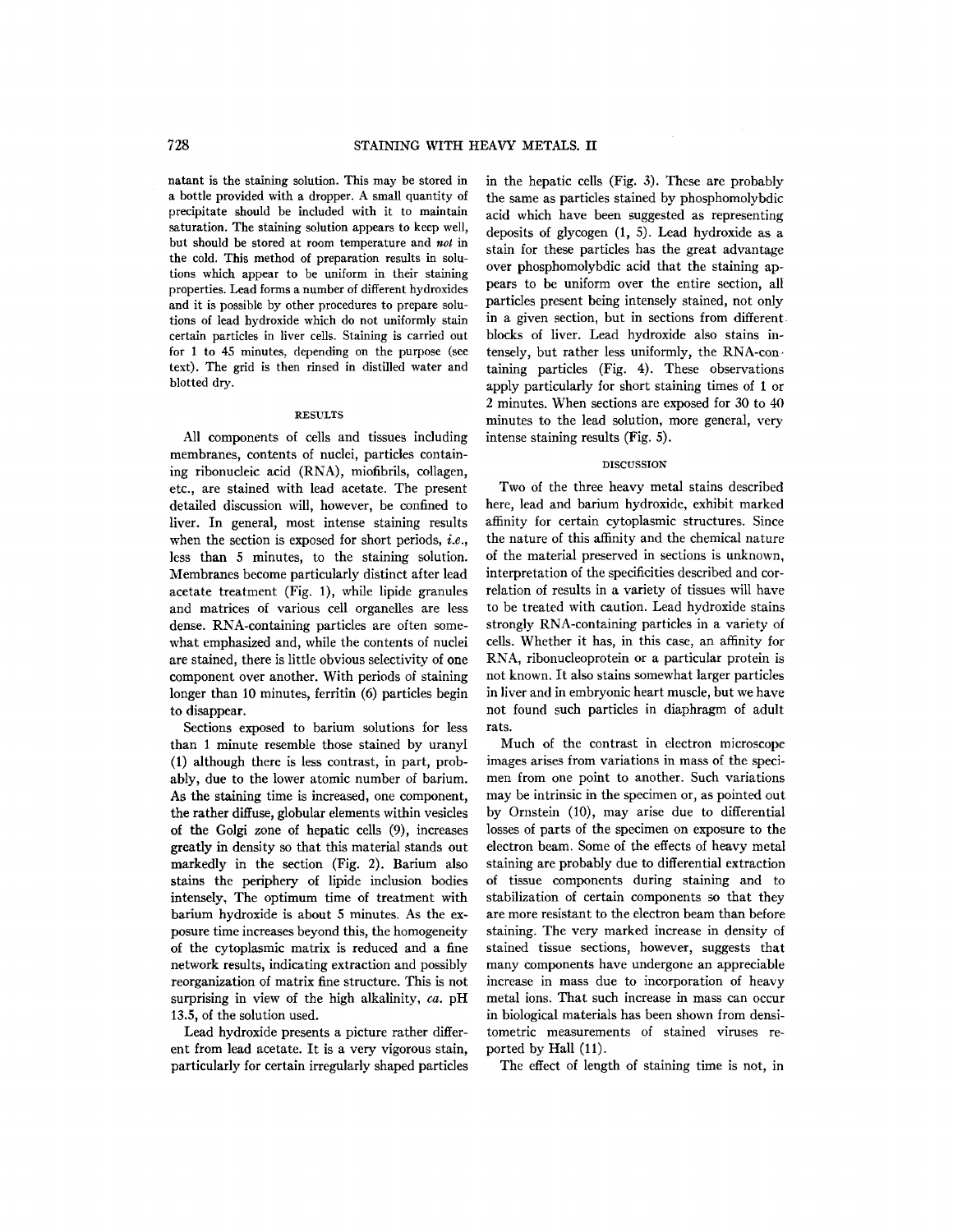our experience, immediately predictable, but appears to be a complex function of the rate of adsorption of heavy metal ions, of extraction of tissue components from the section, and of alterations which may occur in the staining solution. The alkalized lead acetate solution probably contains lead hydroxide as well as lead acetate and is unstable in the sense that it loses its colloidal nature and forms a precipitate. It stains most effectively in a few minutes. Barium hydroxide also stains most heavily in a few minutes, due apparently to extraction of tissue components with long exposure of the section. Lead hydroxide exhibits greater "specificity" for the particles discussed earlier when applied for short periods, other structures increasing in density as the staining time is increased.

Probably it will turn out that lead hydroxide is the most generally useful of all the heavy metal stains we have described because of its affinity for many cellular structures and its high density. However, the other stains may reveal unexpected virtues when applied to tissues not reported here and, therefore, merit some attention.

*Note Added in Proof.--Lead* hydroxide and lead carbonate dry from solution to form extremely finely divided solids which redissolve only with difficulty. Since

lead is toxic, care should be taken to avoid inhaling the dried salts or getting them on the hands.

## **REFERENCES**

- 1. Watson, M. L., *Y. Biophysic. and Biochem. Cytol.,*  1958, 4, 475.
- 2. Caulfield, J. B., *J. Biophysic. and Biochem. Cytol.*, 1957, 3, 827.
- 3. Satir, P. G., and Peaehey, *L. D., J. Biophysic. and Biochem. Cytol.,* 1958, 4, 345.
- 4. Watson, *M. L., J. Biophysic. and Bioehem. Cytol.,*  1957, 3, 1017.
- 5. Swift, H., and Rasch, E., *Scient. Inst. News,* 1958, **3,** I.
- 6. Richter, *G. W., J. Exp. Med.,* 1957, 106, 203.
- 7. Rhodin, J., Correlation of Ultrastructural Organization and Function in Normal and Experimentally Changed Proximal Convoluted Tubule Cells of the Mouse Kidney, Karolinska Institutet, Stockholm, Aktiebolaget Godvil, 1954, 1.
- 8. Rouiller, C., and Bernhard, *W., J. Biophysic. and Bioehem. Cytol.,* 1956, 2, No. 4, suppl., 355.
- 9. de Harven, E., and Friend, *C., J. Biophysic. and Biochem. Cytol.,* 1958, 4, 151.
- 10. Gettner, M. E., and Ornstein, *L. in* Physical Techniques in Biological Research, New York, Academic Press, 1956, 3, 627.
- 11. Hall, C. E., *J. Biophysic. and Biochem. Cytol.*, 1955, *1, 1.*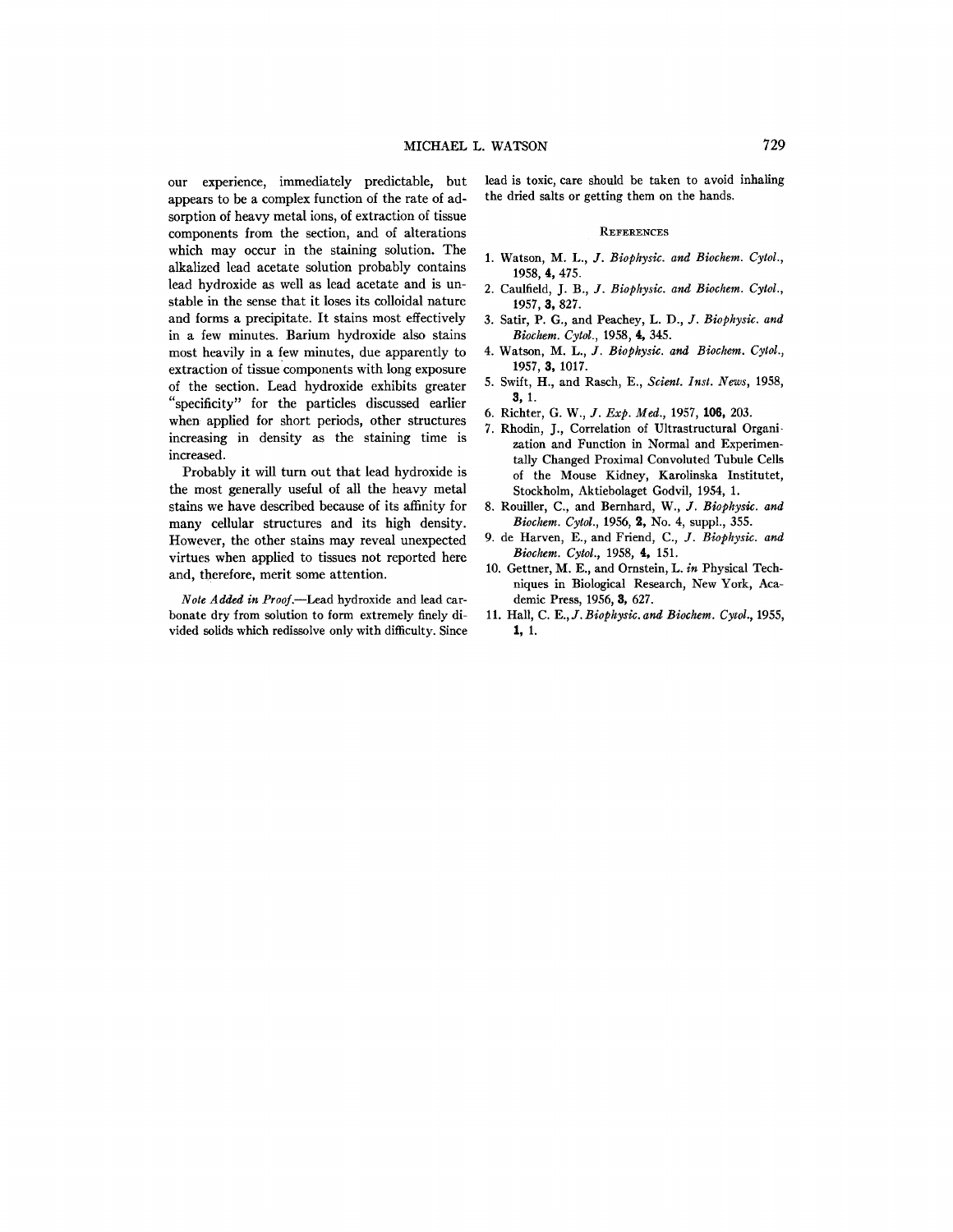## EXPLANATION OF PLATES

## **PLATE 361**

FIG. 1. Electron micrograph of section of mouse liver after staining 5 minutes with a saturated solution of lead acetate. Membranes of mitochondria (m), microbodies<sup>1</sup> (e), and endoplasmic reticulum (er), stand out distinctly. The RNA-containing particles and the internal structure of microbodies are also stained while the matrices of mitochondria and microbodies are not as intensely stained as, for example, with uranyl.  $\times$  81,000.

Fie. 2. Electron micrograph of section of mouse liver after staining for 5 minutes with a saturated solution of barium hydroxide. This stain is particularly interesting because of the intense deposition of barium in globular masses of material within vesicles (arrows) of the Golgi regions (G) of liver. Barium hydroxide also stains rather heavily the cortex of lipide inclusions (L). RNA-containing particles show little, if any, increase in density; however, other organelles, mitochondria (m), rnicrobodies *(e),* and membranes of the endoplasmic reticulum are well emphasized. Inset shows for comparison the appearance of the Golgi region in an unstained section of mouse liver.  $\times$  44,000.

<sup>1</sup> "Microbody" is a term originally applied by Rhodin (7) to bodies he observed in the kidney epithelial cells of the proximal convoluted tubules and, later, by Rouiller and Bernhard (8), to similar appearing bodies in hepatic cells.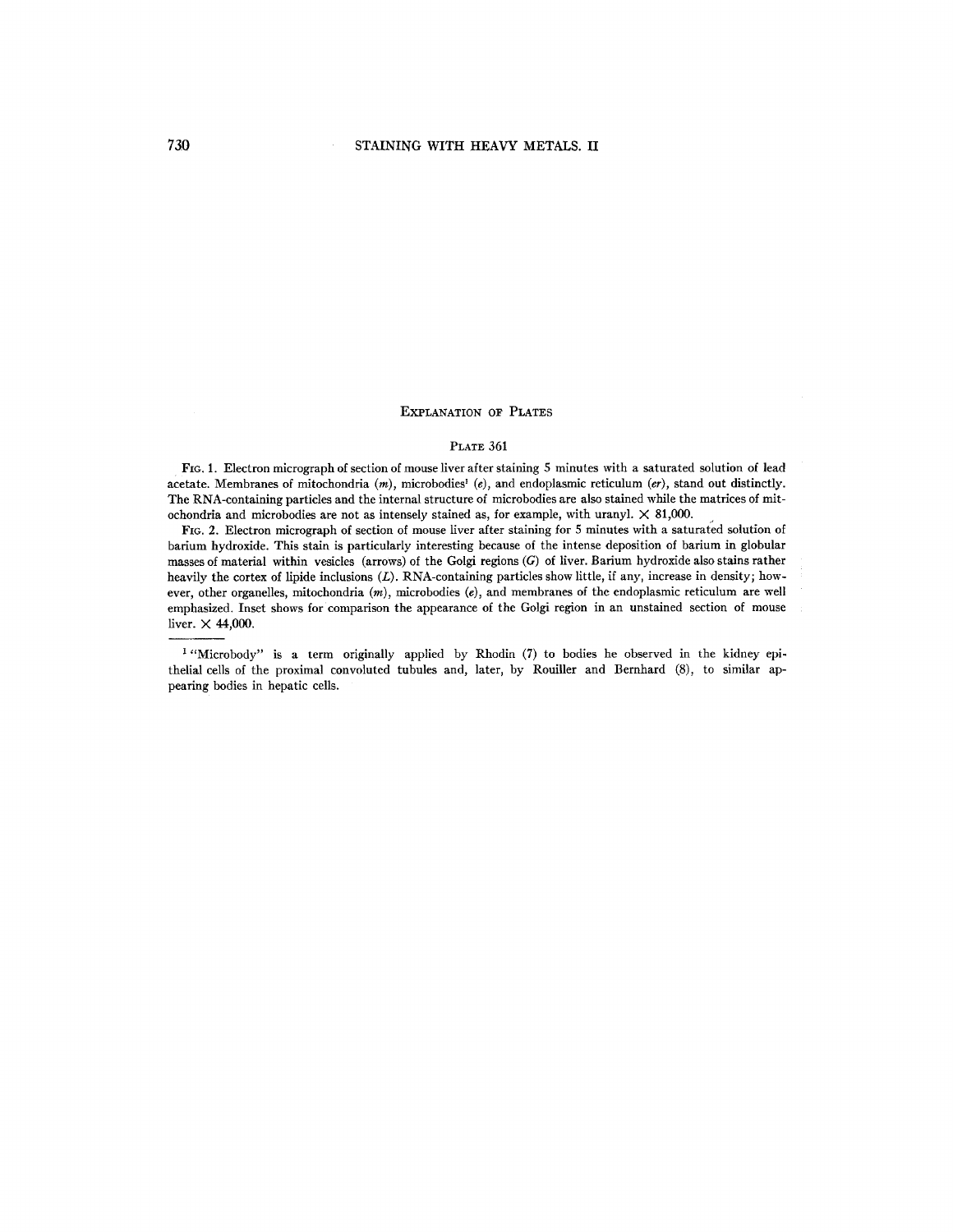THE JOURNAL OF BIOPHYSICAL AND BIOCHEMICAL CYTOLOGY

PLATE 361 VOL. 4



(Watson: Staining with heavy metals. II)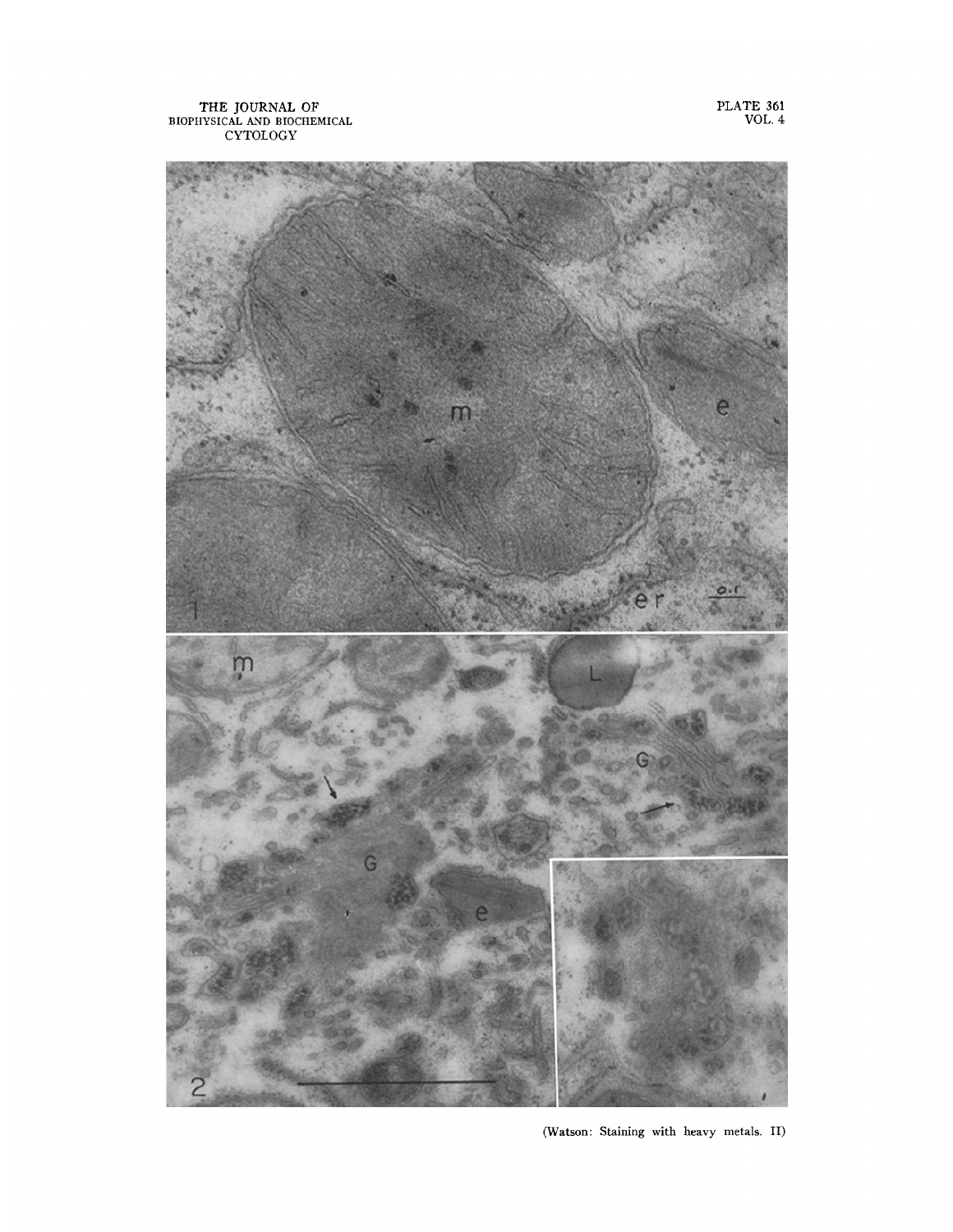## PLATE 362

FIo. 3. Electron micrograph of section of rat liver after staining 2 minutes with a saturated solution of lead hydroxide. Irregularly shaped particles in the cytoplasm of the hepatic cells are very strongly stained. These particles, found outside of all other cell organelles, are probably the same as similarly shaped and situated particles stained with phosphomolybdic acid  $(1, 5)$  and may represent deposits of glycogen.  $\times$  35,000.

FIG. 4. Electron micrograph of a section of rat liver after staining 2 minutes with a saturated solution of lead hydroxide. The RNA-containing particles associated with the endoplasmic reticulum are markedly increased in density by short exposure to lead hydroxide solution. Inset shows for comparison the appearance of endoplasmic recticulum in an unstained section of liver. The RNA-containing particles appear larger after staining than before, but this is thought to be more apparent than real and due to the fact that the edges of particles are not readiiy discernible without staining.  $\times$  62,000.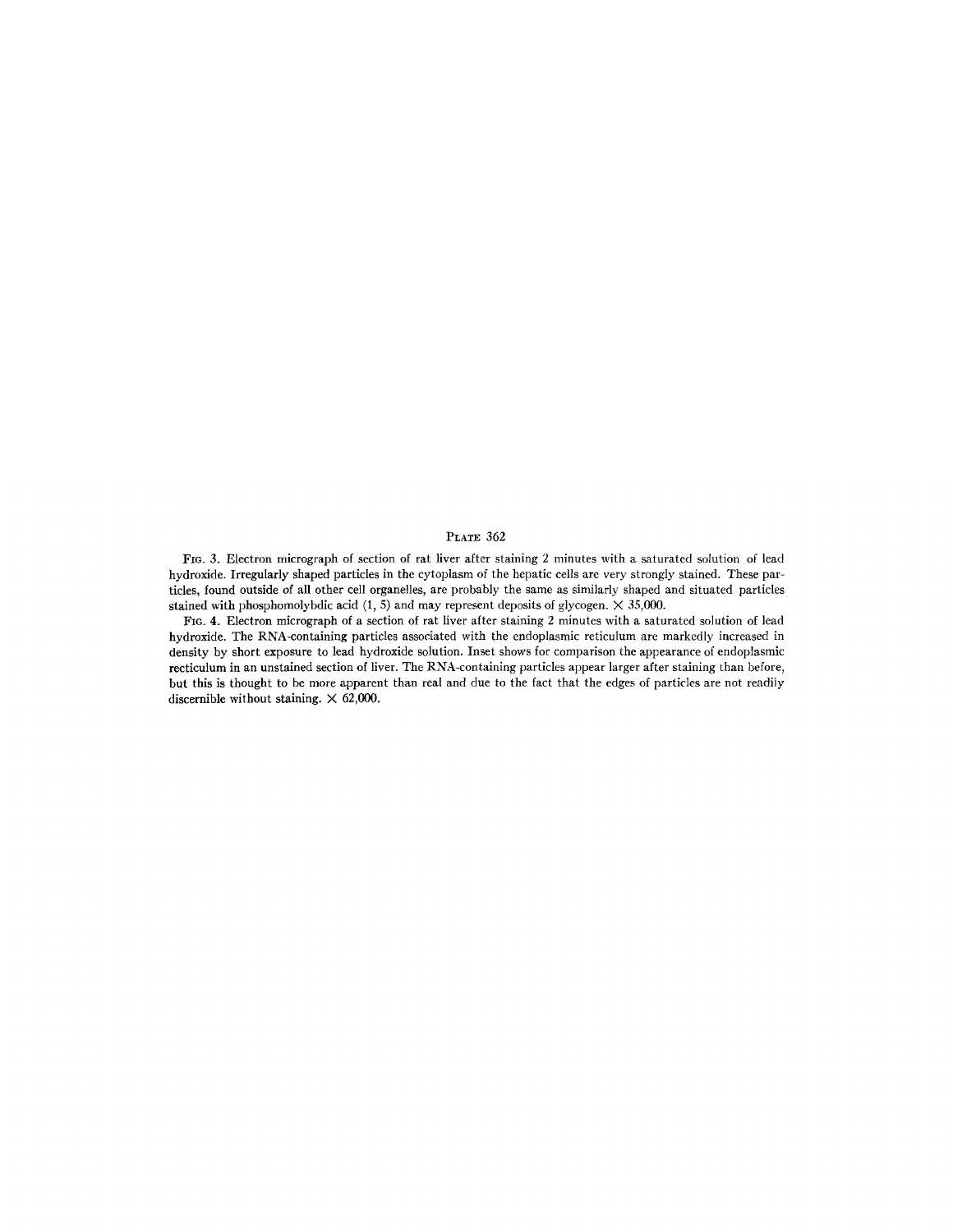THE JOURNAL OF BIOPHYSICAL AND BIOCHEMICAL CYTOLOGY

PLATE **362**  VOL. 4



(Watson: Staining with heavy metals. II)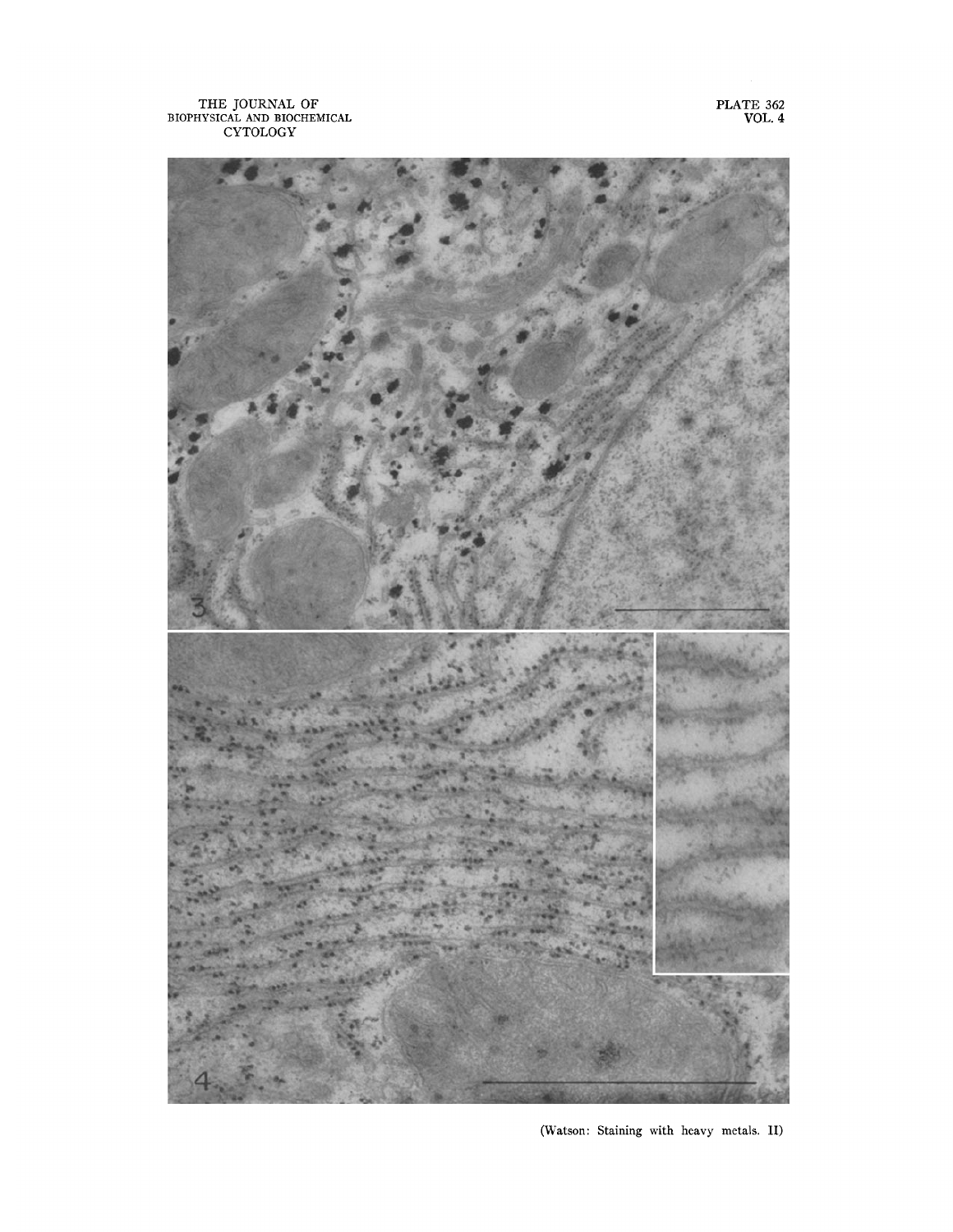# PLATE 363

FIG. 5. Electron micrograph of section of rat diaphragm after staining 45 minutes with a saturated solution of lead hydroxide. General contrast in muscle is greatly increased, particularly in membranes of mitochondria (m) and sarcoplasmic reticulum (s) and in the myofilaments. Small particles  $(p)$ , present in muscle, are particularly heavily stained. A dense needle-shaped mass closely applied to one of the mitochondria probably is contamination and has no biological significance.  $\times$  46,000.